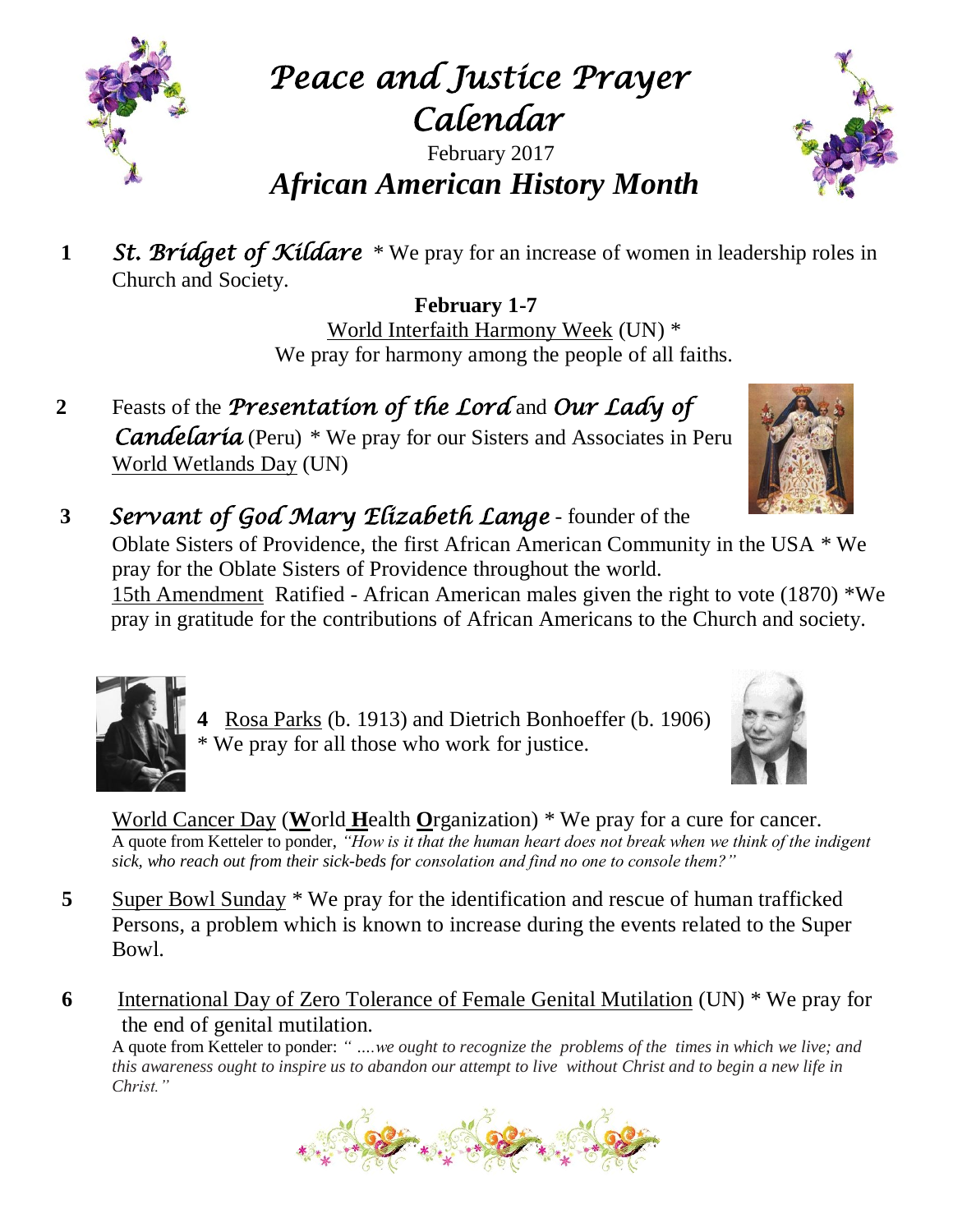**7** European Union Formed (1992) - Currently dealing with the United Kingdom vote to withdraw (known as "Brexit") \* We pray for a positive solution to this problem. For all those on Death row and for Tilon Lashon Carter scheduled for execution in Texas, the victim, and their families.

> **February 7-14** World Marriage Week (VA) \* We pray for all married couples and those preparing for marriage.



*8 St. Josephine Bakhita* - Sudanese born former slave, patron of trafficked persons \* We pray for the victims of human trafficking and for the people of Sudan and South Sudan. A Quote from Ketteler to ponder: *"How is it possible for us to still enjoy our affluence while many are in desperate need?"*

- **9** We pray for the end of the death penalty and the repose of the souls of Christopher Wilkins and Ricky Javon Gray executed in the USA in January.
- **10** *St. Scholastica* **-** Patron of the Benedictine Sisters throughout the world **\*** We pray for women leaders in the Church and religious communities.
- **11** World Day of Prayer for the Sick (VAT) Thomas Edison (b. 1847) – Inventor of many things, including the telephone, light bulb, and phonograph \* We pray in thanksgiving for all the geniuses that contribute to the good of world.



- **12** Abraham Lincoln (b. 1809) & NAACP founded (1909) \* *We should emphasize, not Negro History, but the Negro in History. What we need is not a history of selected races or nations, but the history of the world void of national bias, racism, hate and religious prejudice."* [Carter Wooden 1926 Founding Negro History Week]
- **13** World Kindness Day \* We pray for a kinder world that embraces all people no matter their race, color, creed, or gender. *Make the world kinder with at least one act of kindness today.*



## **14** *Valentine's Day*

 Violence Against Women Awareness Day (USA) \* We pray for women in abusive relationships.

**15** Susan B. Anthony (b. 1820) – Social reformer, women's rights activist \* We pray for women working for human rights for all. We pray for Ronald R. Phillips scheduled for execution in Ohio, the victims, and their families.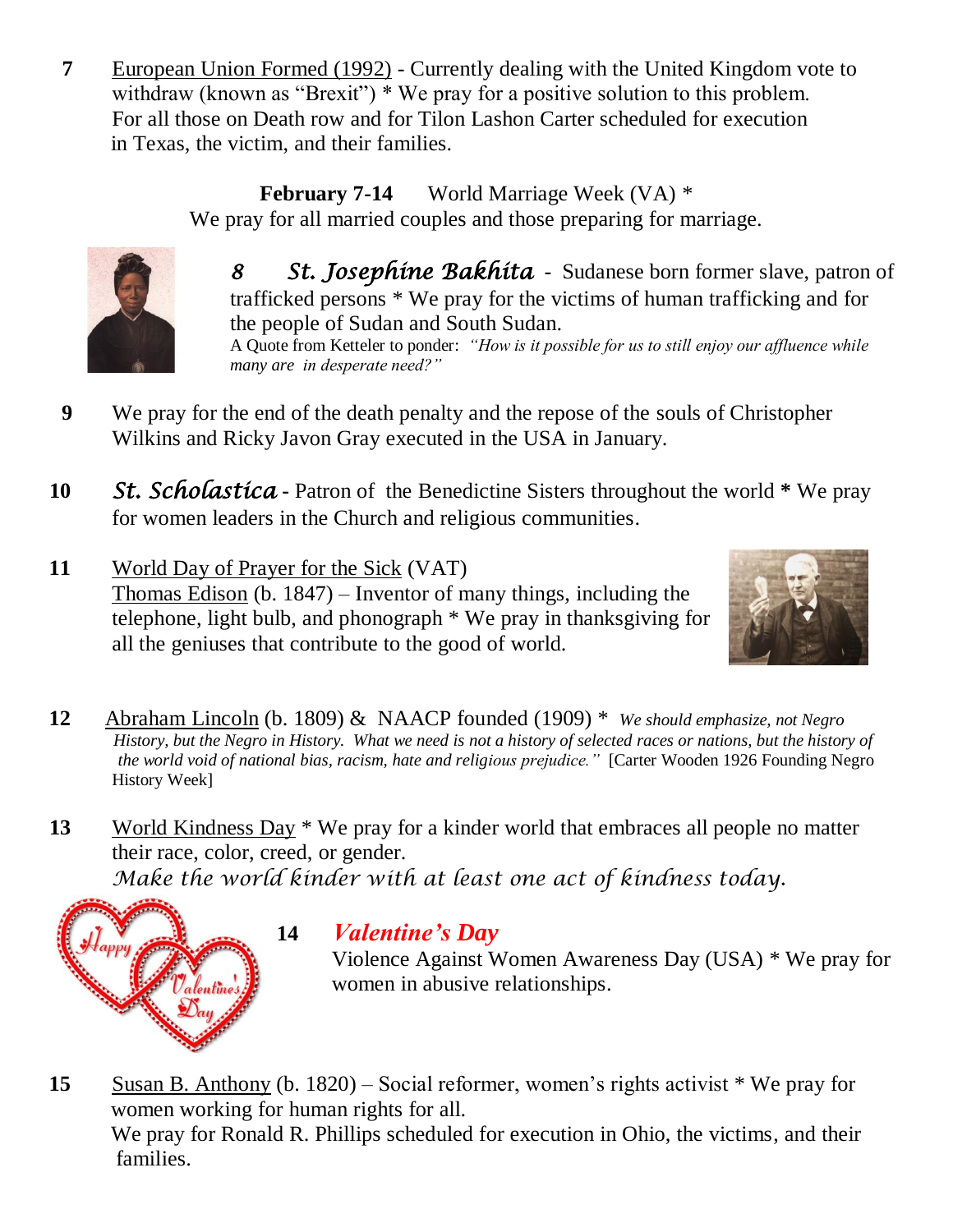**16** In gratitude for the contributions of African Americans have made to the life and culture of the USA.



**17** We pray "that all those who are afflicted, the poor, refugees, and marginalized may find welcome and comfort in our communities"

 A quote from Ketteler to ponder: *"Surface poverty is not our real problem, rather the poverty of our attitudes. Correct the latter and you eliminate the former."*

- **18** We pray that President Trump and his administration will make decisions that will benefit the common good, and the earth, our common home.
- **19** President Franklin Roosevelt orders detention and internment of all west coast Japanese-Americans \* We pray for all those who are unjustly imprisoned.



- **20** Presidents Day \* We pray for the Well-being of our current president D. Trump, and our living former Presidents B. Obama, G.W. Bush, W. Clinton, G. H.W. Bush, and J, Carter. World Day for Social Justice (UN) \* We pray that all peoples of the world will experience a just Society where they live.
- **21** International Mother Language Day (UN) We pray for those who are struggling to keep their language and culture alive for future generations.
- **22** George Washington (b.1732) \* We pray for those who help us to new beginnings. Sophie and Hans Schell, martyrs of the White Rose, executed (1943) for nonviolent resistance to the Nazis \* We pray for all those in prison because of their opposition to oppression.